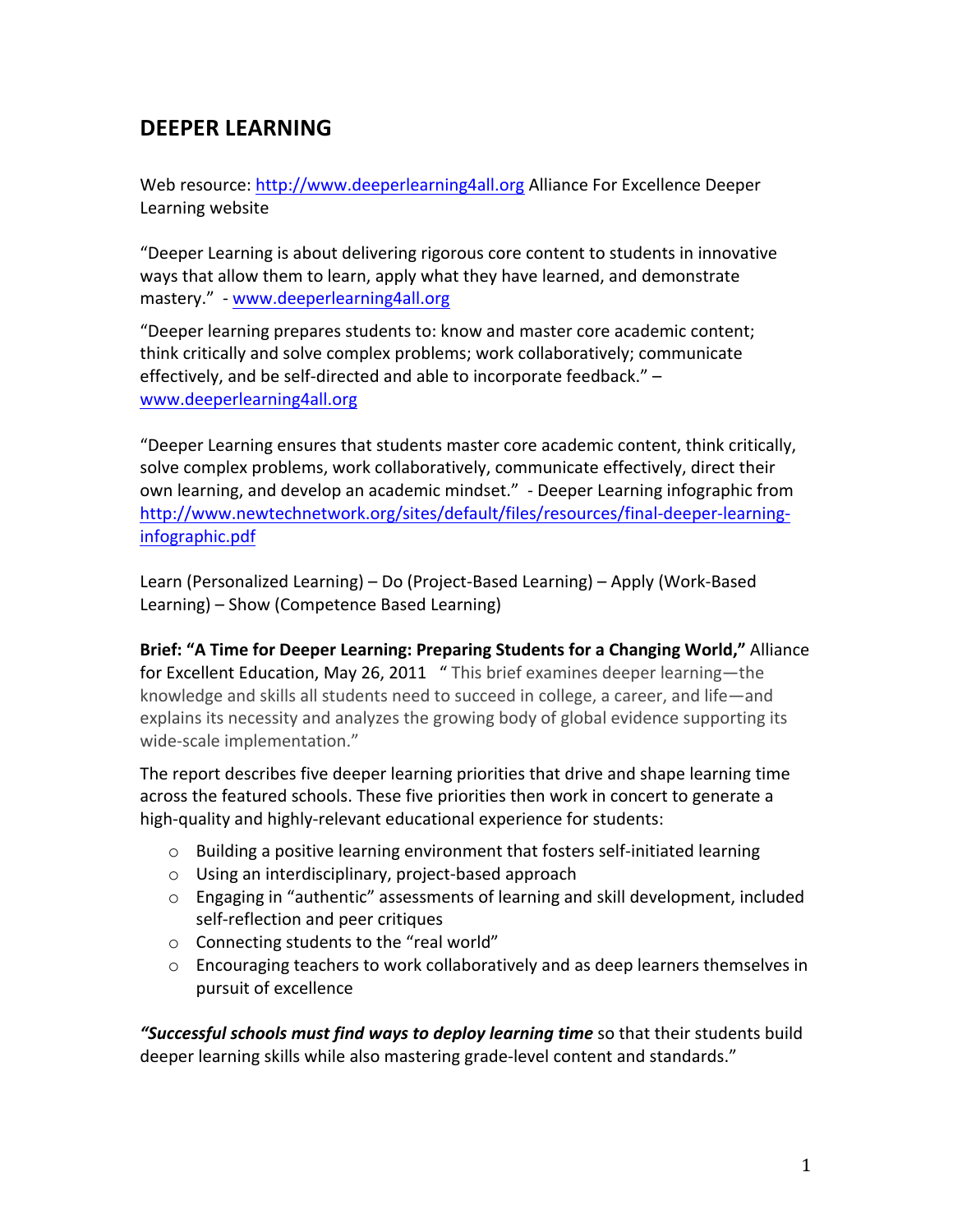Activities Focusing Time Use include: Adult-facilitated peer groups, Long instructional **blocks,** Peer mentoring activities, **Opportunities for teachers to collaboratively examine** and improve instructional practices, **Collaborative** work, Students' self-managed time, Peer critiques, Guided self-reflection about learning, Student presentations, On-site **projects** that are closely connected with the external community, Off-site work-and**internship experiences, Collaborative inquiry** and professional development, Collaborative preparation, Team teaching, Opportunities for informal sharing and discussion http://all4ed.org/reports-factsheets/a-time-for-deeper-learning-preparingstudents-for-a-changing-world/

Article: "The Quest for 'Deeper Learning,' Barbara Chow, William and Flora Hewlett Foundation, Education Week <sup>"</sup>After months of research and consulting with more than a hundred top thinkers in the fields of education, business, and public policy we asked ourselves one question: what could we do to make the biggest impact for students and teachers?

Our answer is to focus on the set of skills and knowledge that reinforce each other and **together promote rigorous and deeper learning**. These include:

Mastery of core academic content; Critical thinking and problem-solving; Working collaboratively in groups; Communicating clearly and effectively; Learning how to learn These are the competencies that today's students need to succeed in higher education, earn wages that will support a family, and participate fully as citizens in the new century." http://deeperlearning4all.org/press-release/quest-for-deeper-learning

## Video: "Diving Into Deeper Learning" at TEDxDenverTeachers

On March 14, Marc Chun, education program officer for the William and Flora Hewlett Foundation, gave a TED talk titled "Diving into Deeper Learning" at the TEDxDenverTeachers event. http://deeperlearning4all.org/press-release/diving-intodeeper-learning-at-tedxdenverteachers

## **Deeper Learning MOOC (DLMOOC)**

A free, flexible, nine-week online course that will allow K-16 educators to learn about how deeper learning can be put into practice. (NOTE: While the Deeper Learning MOOC *occurred'in'real'time,'many'of'the'resources'will'be'archived.)'*

**Week 1, Week of January 20, 2014** Theme: Introduction to this course; Deeper Learning: What is it, why do we want it, how does it promote student engagement and achievement

**Week 2, Week of January 27, 2014** Theme: Looking at student work for Deeper Learning Featuring: Expeditionary Learning

**Week 3, Week of February 3, 2014** Theme: Student learning via internships Featuring: Big Picture Learning